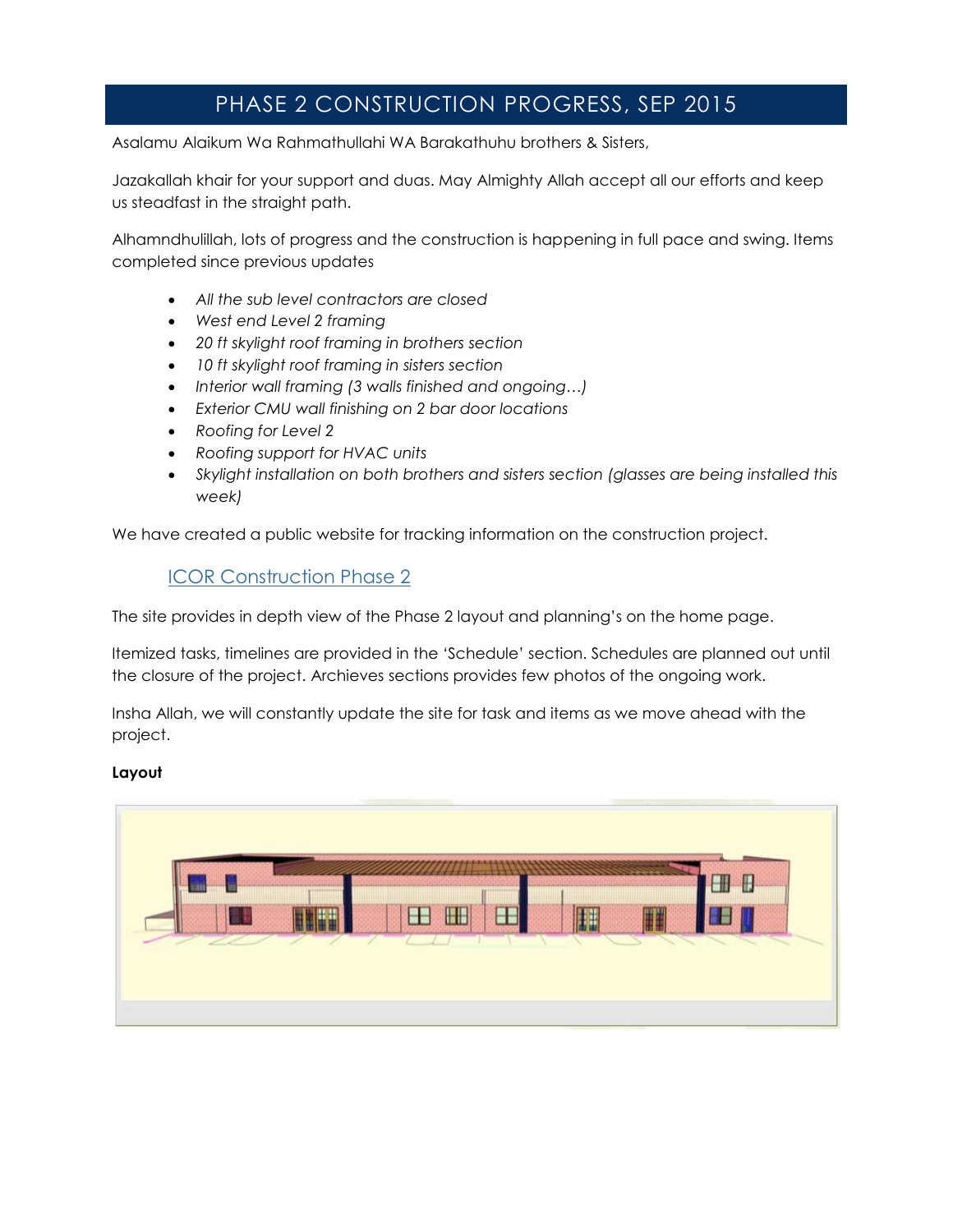

Layout details

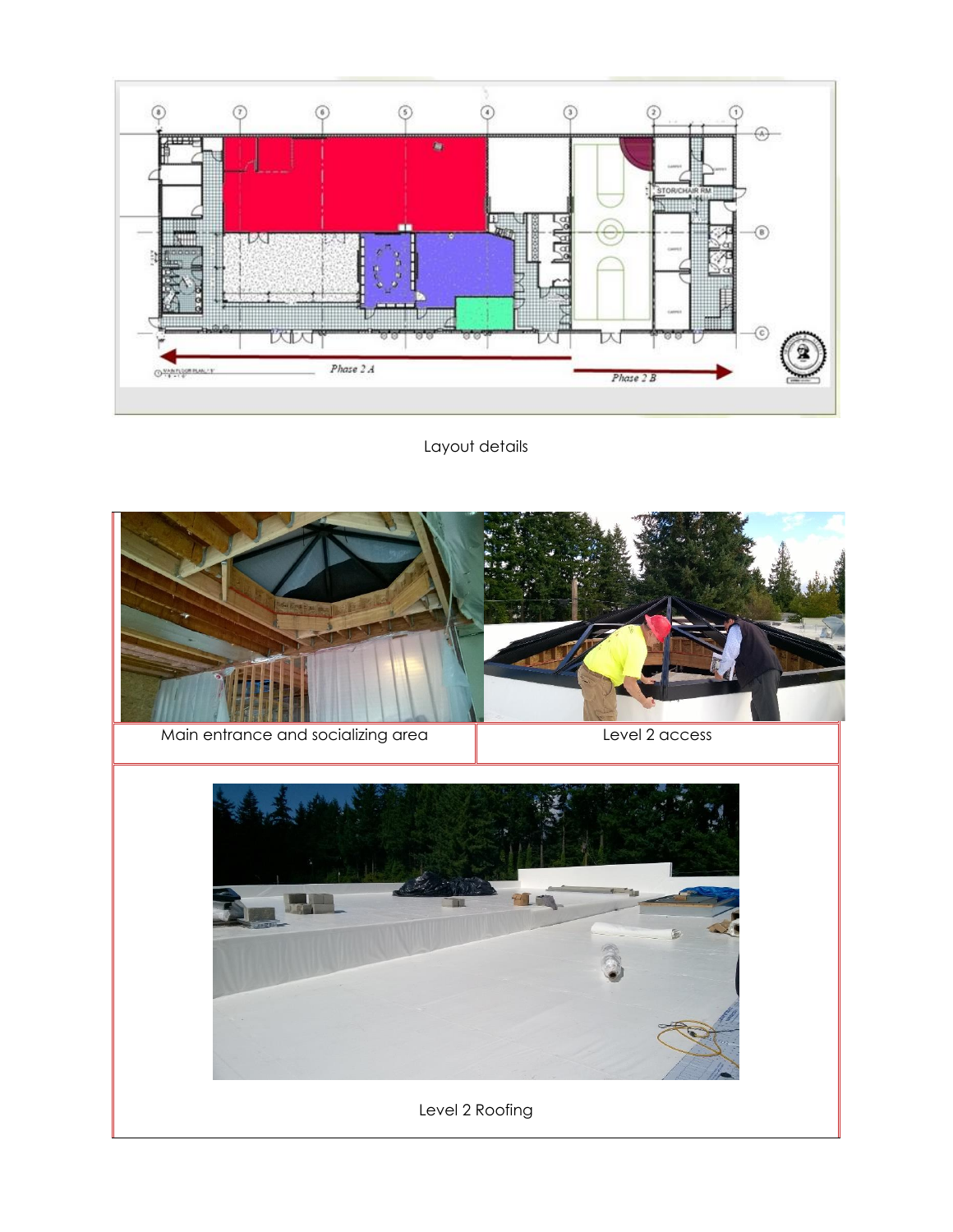

**Hall way connecting brothers and sisters section**



**Men's prayer area getting ready**



**Level 2 class rooms on West end**

# TASKS FOR COMING MONTH

- 1. HVAC installation
- 2. Electrical roughing